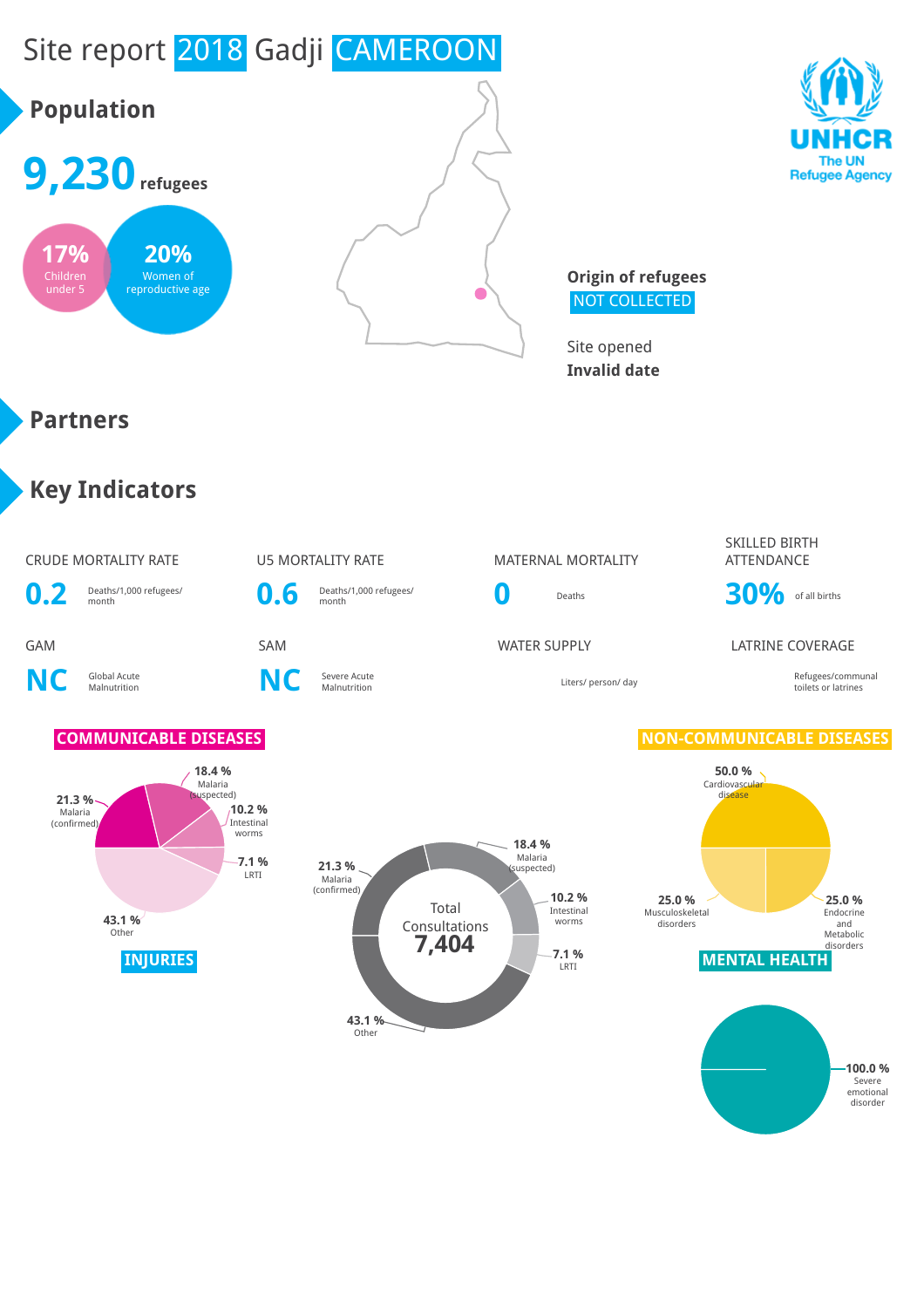### **Public Health**

| <b>HEALTH STAFFING</b>                                      | <b>INDICATOR</b> | <b>STANDARD</b> |           | <b>MORBIDITY</b>                                 | <b>INDICATOR</b> | <b>STANDARD</b> |   |
|-------------------------------------------------------------|------------------|-----------------|-----------|--------------------------------------------------|------------------|-----------------|---|
| Number of medical doctors                                   |                  | 1: 50,000       | $\bullet$ | Incidence of malaria among children under        | 36               |                 |   |
| Number of qualified nurses                                  |                  | $1:$ < 10,000   | $\bullet$ | Incidence of watery diarrhoea among              | 2                |                 |   |
| Number of community health workers                          |                  | 1:1,000         | $\bullet$ | children under 5                                 |                  |                 |   |
| <b>ACCESS AND UTILIZATION</b>                               | <b>INDICATOR</b> | <b>STANDARD</b> |           | Incidence of pneumonia among children<br>under 5 | 18               |                 |   |
| Consultations per trained clinician per day                 | 6                | < 50            | ◎         | Incidence of pneumonia among over 5              | 5                |                 |   |
| Health utilisation rate (new visits / refugee /             | 0.7              | $1 - 4$         |           | Tuberculosis success rate                        |                  | < 90%           |   |
| year)<br>Proportion of host population consultations        | 33%              |                 |           | Were any MDR/X-TB cases diagnosed among<br>PoCs? |                  | <b>No</b>       |   |
| <b>MORTALITY</b>                                            | <b>INDICATOR</b> | <b>STANDARD</b> |           | <b>VACCINATION</b>                               | <b>INDICATOR</b> | <b>STANDARD</b> |   |
| <b>Crude Mortality Rate</b><br>(CMR) (/1000/month)          | 0.2              | < 0.75          | Ø         | Full vaccination coverage                        | 17%              | < 95%           | € |
| <b>Under-five Mortality Rate</b><br>(U5MR) (/1000/month)    | 0.6              | $< 1.5$         | Ø         | Measles vaccination coverage                     | 21%              | < 95%           | Ø |
| <b>Infant Mortality Rate</b><br>(IMR) (/1000 livebirths)    | 47.1             | $30$            | Ø         | Source of vaccination data                       |                  |                 |   |
| <b>Neonatal Mortality Rate</b><br>(NNMR) (/1000 livebirths) | 0                | < 20            | Ø         | IN-PATIENT DEPARTMENT (IPD)                      | <b>INDICATOR</b> | <b>STANDARD</b> |   |
| <b>OUTBREAK ALERT AND RESPONSE</b>                          | <b>INDICATOR</b> | <b>STANDARD</b> |           | Average length of stay (days)                    | 3.6              |                 |   |
| Proportion of outbreaks investigated within 48<br>hours     |                  | 100%            |           | Case fatality rate                               | 0.0              |                 |   |
| Number of outbreaks reported                                | 0                |                 |           | Hospitalisation rate                             | 75.6             | $50 - 150$      |   |

### **Reproductive Health**

| <b>ANTENATAL CARE</b>                                                                     | <b>INDICATOR</b> | <b>STANDARD</b> |   | <b>FAMILY PLANNING</b>                                                      | <b>INDICATOR</b> | <b>STANDARD</b> |   |
|-------------------------------------------------------------------------------------------|------------------|-----------------|---|-----------------------------------------------------------------------------|------------------|-----------------|---|
| Antenatal care coverage                                                                   | 50%              | > 90%           | ⋒ | Contraceptive prevalence rate                                               | 0%               | $\geq 30\%$     | ⊠ |
| Coverage of antenatal tetanus vaccination                                                 | 89%              | >95%            |   | Source of contraceptive prevalence data                                     |                  |                 |   |
| <b>DELIVERY CARE</b>                                                                      | <b>INDICATOR</b> | <b>STANDARD</b> |   | SEXUAL AND GENDER-BASED VIOLENCE (SGBV)                                     | <b>INDICATOR</b> | <b>STANDARD</b> |   |
| Proportion of births attended by skilled<br>personnel                                     | 30%              | $\geq 90\%$     | Ø | Total number of reported rapes                                              | O                |                 |   |
| Proportion of births conducted by caesarean<br>section                                    | 2%               | $5 - 15%$       | ೞ | Proportion of eligible rape survivors provided<br>with PEP within 72 hours  |                  | 100%            |   |
| Proportion of newborn infants with low birth<br>weight (<2500 gs) (weighed within 72 hrs) | 8%               | < 15%           |   | Proportion of eligible rape survivors provided<br>with ECP within 120 hours |                  | 100%            |   |
| Proportion of teenage pregnancies                                                         | 17%              |                 |   | SEXUALLY TRANSMITTED INFECTIONS (STIS)                                      | <b>INDICATOR</b> | <b>STANDARD</b> |   |
| Still birth rate (/1000 total births / month)                                             |                  |                 |   | Number of genital ulcer diseases                                            | 41               |                 |   |
| Number of maternal deaths                                                                 | 0                |                 |   | Number of Pelvic Inflammatory diseases                                      |                  |                 |   |
| Proportion of maternal deaths investigated<br>within 48 hours                             | 0%               | 100%            | ظ |                                                                             |                  |                 |   |